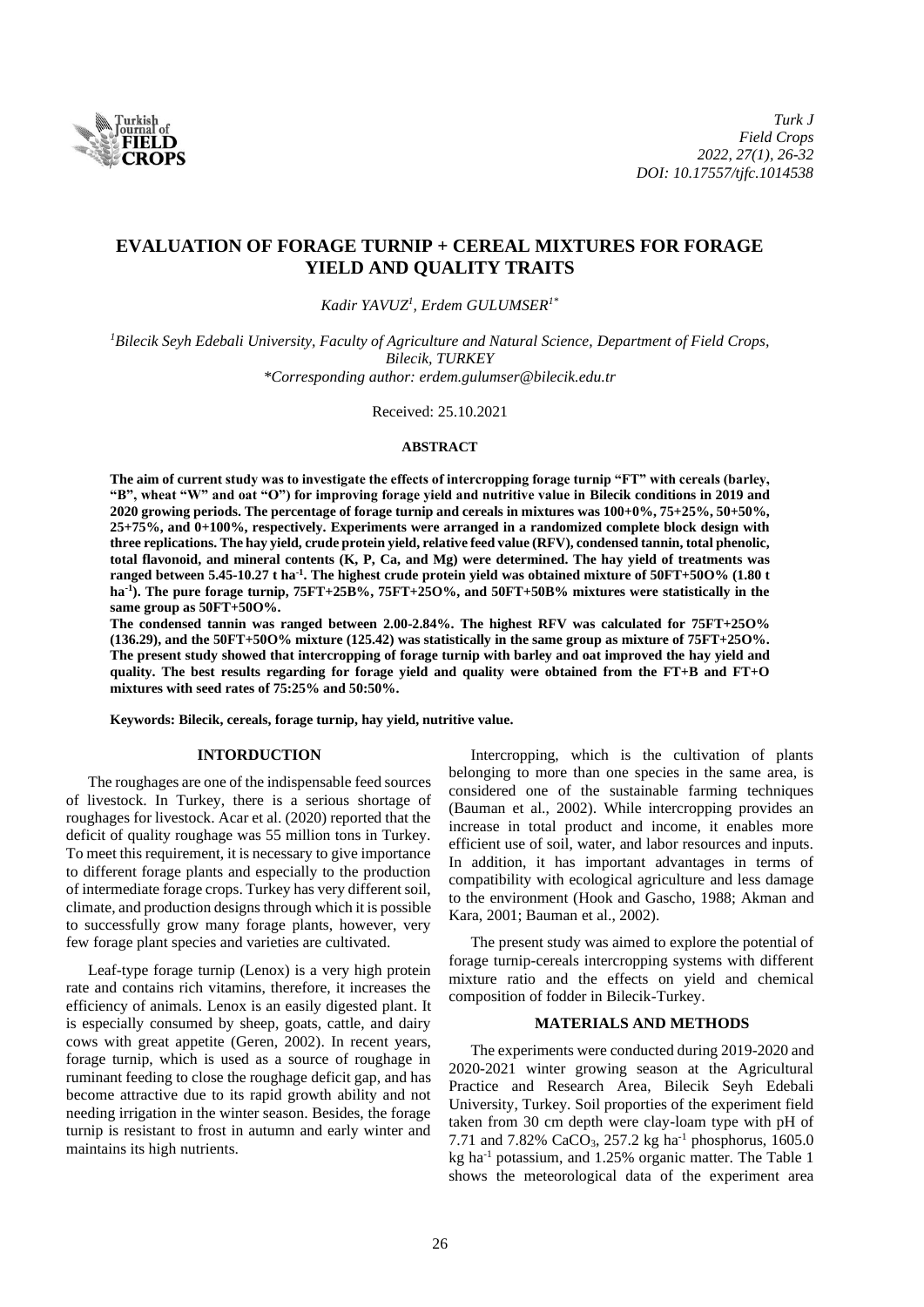during growth season (December – May), including monthly average temperature, monthly total precipitation and avarage moisture. During to growing season, total

precipitation was 322.0 mm at the long-term, it was 342.3 mm for 2019-2020 and 338.3 mm for 2020-2021 (Table 1).

| <b>Months</b> |        | Temperature $({}^{\circ}C)$ |         |        | <b>Precipitation</b> (mm) |         |        | Moisture $(\% )$ |         |  |
|---------------|--------|-----------------------------|---------|--------|---------------------------|---------|--------|------------------|---------|--|
|               | $LT**$ | 2019-20                     | 2020-21 | $LT**$ | 2019-20                   | 2020-21 | $LT**$ | 2019-20          | 2020-21 |  |
| November      | 9.0    | 12.7                        | 8.3     | 37.2   | 27.6                      | 3.6     | 71.1   | 63.0             | 72.0    |  |
| December      | 4.5    | 5.6                         | 7.9     | 55.9   | 78.4                      | 9.7     | 76.0   | 78.0             | 71.5    |  |
| January       | 2.4    | 2.4                         | 5.6     | 50.1   | 45.4                      | 78.3    | 76.5   | 74.0             | 58.6    |  |
| February      | 3.7    | 5.2                         | 5.7     | 42.0   | 65.6                      | 37.7    | 73.2   | 72.1             | 68.0    |  |
| March         | 6.4    | 8.6                         | 5.1     | 47.3   | 34.1                      | 101.0   | 69.3   | 68.8             | 72.1    |  |
| April         | 11.5   | 10.8                        | 11.4    | 41.8   | 36.0                      | 73.0    | 64.2   | 61.0             | 67.0    |  |
| May           | 16.1   | 16.7                        | 17.5    | 47.7   | 55.2                      | 35.0    | 64.5   | 62.0             | 60.1    |  |
| Average       | 7.7    | 8.9                         | 8.8     |        |                           |         | 70.7   | 68.4             | 67.0    |  |
| <b>Total</b>  |        |                             |         | 322.0  | 342.3                     | 338.3   |        |                  |         |  |

**Table 1.** Meteorological data of experiment area in the longterm and studied years\*

\* Tukish State Meterogical Service; \*\*: Long-term

Forage turnip *(Brassica rapa* L. cv. Lenox), barley (*Hordeum vulgare* L. cv. Ramata), wheat (*Triticum aestivum* L. cv. Reis) and oat (Avena sativa L. cv. Cekota) were sown in pure and in mixtures (forage turnip:cereals respectively as; 75:25, 50:50 and 25:75) on 21 November, 2019 and 20 November, 2020. Experiment was arranged in a randomized complete block design with three replications.The plots were formed 6 rows with 20 cm space and 5 m length. In pure sowings,  $10 \text{ kg}$  ha<sup>-1</sup> for seed was used for forage turnip, 220 kg ha<sup>-1</sup> for barley, 200 kg ha<sup>-1</sup> for wheat, 200 kg ha<sup>-1</sup> for oat. The P fertilizer (P<sub>2</sub>O<sub>5</sub>) 80 kg ha-1 was uniformly applied to the soil with sowing. Pure forage turnip and mixtures were harvested at the flowering stage based on forage turnip, while the cereals were harvested at milk-dough stages (Harvest was determined using Zadoks scale 73) (Zadoks et al., 1974; Mut et al., 2015; Mut et al., 2018). All treatments were manually harvested and then the species were separated as forage turnp and cereal.

Plant samples were dried 65 °C until constant weight to determine hay yield. Crude protein ratio (CP), acid detergent fiber (ADF), neutral detergent fiber (NDF), potassium (K), phosphorus (P), calcium (C) and magnesium (Mg) content of hay was determined by using Near Reflectance Spectroscopy (NIRS, 'Foss 6500') with software package program 'IC-0904FE'.

Relative feed value (RFV) was estimated according to the following equations adapted from Rohweder et al. (1978);

 $RFV = (DDM% * DMI%) / 1.29$ ;  $DDM% = 88.9 - (0.779)$  $x$  ADF% $)$ :

 $DMI\% = 120/NDF\%$ ,

 $DDM = Dry$  matter digestibility,

 $DMI = Drv$  matter intake.

The total phenolic contents (TP) of samples were determined with slight modification according to the Folin-Ciocalteu reagent (FCR) method of Singleton et al. (1999). Samples (200  $\mu$ L) were mixed with diluted FCR (200  $\mu$ L) and shaken vigorously for 3 min. Then, 200 µL sodium carbonate  $(Na_2CO_3)$  solutions (20%) were added. Then samples absorbance of each sample was measured at a spectrophotometer at the absorbance value of 760 nm after incubating in dark at room temperature for 2 h. The total phenolic contents were expressed as mg equivalents of gallic acid (GAE)  $g^{-1}$  dry weight (DW) according to the equation obtained from the standard gallic acid graph and calculated from the calibration curve ( $R^2$  = 0.9994).

The total flavonoid content (TF) was determined by using Arvouet-Grand et al. (1994) with some modifications. Each sample  $(200 \mu L)$  was mixed with 100  $\mu$ L of aluminum nitrate (10%) and 100  $\mu$ L of potassium acetate (1 M). The total volume of the solution was adjusted to 5mL with ethanol. Similarly, a blank was prepared by adding methanol in place of the sample. Absorbance measurements were read at a spectrophotometer at the absorbance value of 417 nm after 40 min incubation at room temperature in dark conditions. Total flavonoid content was expressed as mg equivalents of quercetin (QE) g -1 DW according to the equation obtained from the standard quercetin graph and calculated from the calibration curve  $(R^2 = 0.9994)$ .

A 6 ml of tannin solution was added to 0.01 g of ground sample then placed in a tube and mixed on a vortex. The tubes were tightly capped and kept at 100 °C for 1 hour, and the samples were allowed to cool. Then, they were read at a spectrophotometer at the absorbance value of 550 nm (Bate-Smith, 1975). Condensed tannins (CT) were calculated by the following formula: Absorbance (550 nm x 156.5 x dilution factor) / Dry weight  $(\% )$ .

The data was analyzed in separate and combined years. ANOVA was performed by using SPSS 22.0 package program and, means were grouped with Duncan's multiplerange test.

#### **RESULTS AND DISCUSSION**

In combined years, botanical composition of forage turnip + cereal mixtures was given Figure 1. It is difficult to maintain the desired botanical composition in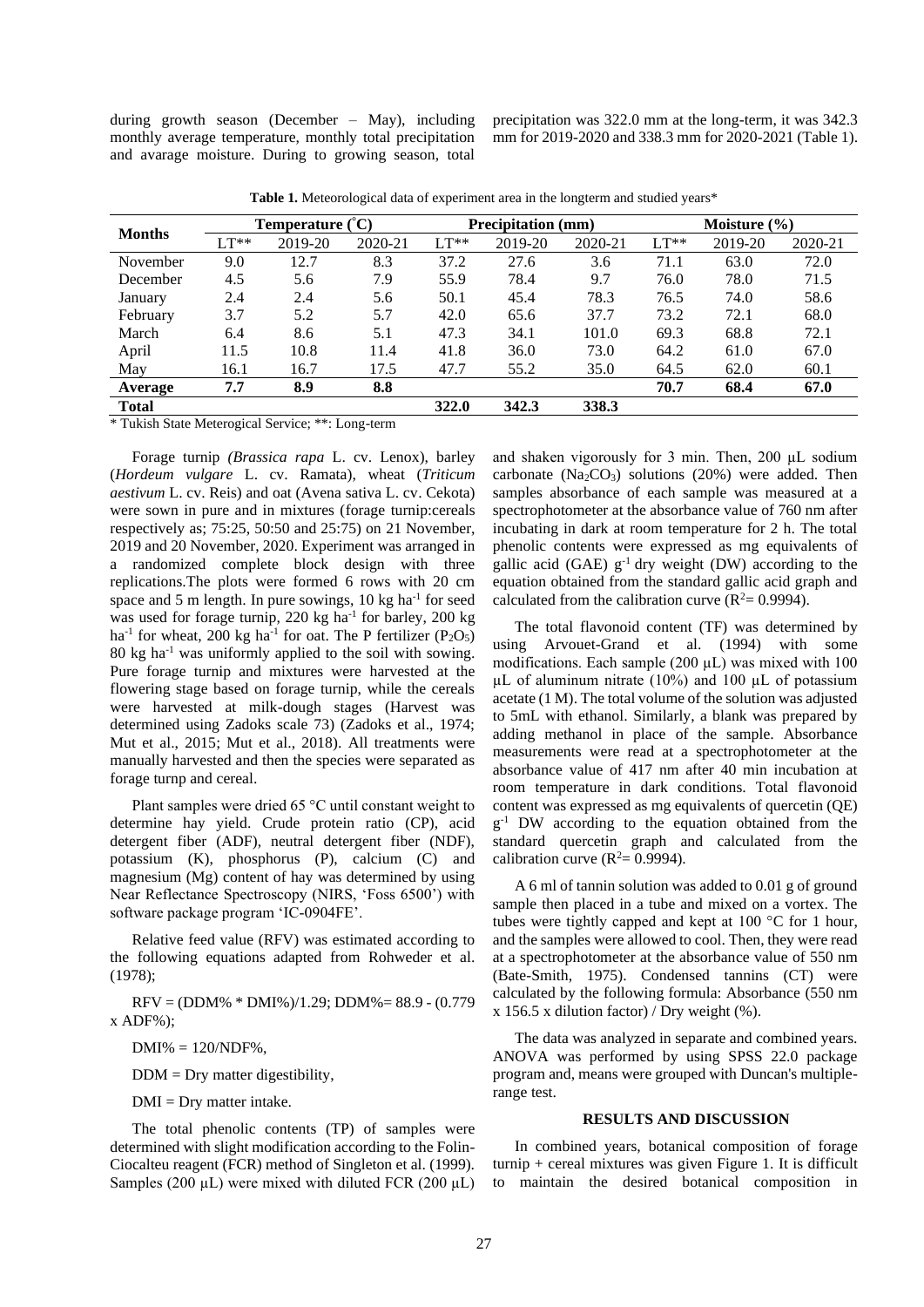intercropping. Accordingly, it was observed that cereals were more dominant in the present study. This is due to the

cereals being earlier germination than the forage turnip. Therefore, they are become dominant by tillering.



**Figure 1.** Botanical composition of forage turnip + cereal mixtures averaged over two years **(**FT: Forage turnip; B: Barley; W: Wheat; O: Oat)

Hay and crude protein yield of forage turnip  $+$  cereal mixtures were given in Table 2. The effect of intercropping on hay yield was significant  $(P<0.01)$  in the first  $(2019 -$ 2020) and combined years, while the second year (2020- 2021) was not significant. It was determined that significant

(P<0.01) differences between treatments in both separate and combined years in terms of crude protein yield. Besides, it was no significant differences among years in terms of hay and crude protein yield.

|  |  |  |  |  | Table 2. Hay and crude protein yield of forage turnip + cereal mixtures |
|--|--|--|--|--|-------------------------------------------------------------------------|
|--|--|--|--|--|-------------------------------------------------------------------------|

| <b>Treatments</b>  |                    | Hay yield $(t \, ha^{-1})$ |            |                    | Crude protein yield $(t \, ha-1)$ |              |  |  |
|--------------------|--------------------|----------------------------|------------|--------------------|-----------------------------------|--------------|--|--|
|                    | $2019 - 20**$      | $2020 - 21$ <sup>ns</sup>  | Mean**     | $2019 - 20**$      | $2020 - 21$ **                    | Mean**       |  |  |
| 100 <sup>FT</sup>  | 5.77 cd            | 7.24                       | $6.50$ cde | $1.23$ bc          | $1.64$ ab                         | $1.44$ a-d   |  |  |
| $100^{\rm B}$      | 8.84 ab            | 8.40                       | $8.62$ a-d | 1.08c              | 0.93c                             | $1.01$ de    |  |  |
| $100^{\rm W}$      | $7.50$ abc         | 7.23                       | $7.37b-e$  | 1.02c              | 0.91c                             | 0.97e        |  |  |
| $100^{\rm O}$      | $9.09$ ab          | 8.16                       | $8.62$ a-d | 1.20 <sub>bc</sub> | 1.07 <sub>bc</sub>                | 1.14 cde     |  |  |
| $75^{FT}+25^{B}$   | 8.38 ab            | 9.43                       | 8.91 ab    | $1.62$ ab          | 1.85a                             | $1.74$ ab    |  |  |
| $75^{FT}+25^{W}$   | 4.96d              | 5.94                       | 5.45 e     | 0.97c              | $1.19$ abc                        | $1.08$ cde   |  |  |
| $75^{FT}+25^{O}$   | 8.56 ab            | 8.79                       | 8.67 abc   | $1.66$ ab          | 1.82a                             | $1.74$ ab    |  |  |
| $50^{FT} + 50^{B}$ | $9.21$ ab          | 8.64                       | 8.93 ab    | $1.56$ ab          | $1.44$ abc                        | $1.50$ abc   |  |  |
| $50^{FT} + 50^{W}$ | 5.80 cd            | 6.92                       | $6.36$ de  | 1.04c              | $1.22$ abc                        | 1.13 cde     |  |  |
| $50^{FT} + 50^{O}$ | 9.96a              | 10.58                      | 10.27a     | 1.73a              | 1.86a                             | 1.80a        |  |  |
| $25^{FT}+75^{B}$   | $9.72$ ab          | 9.00                       | $9.35$ ab  | $1.41$ abc         | $1.24$ abc                        | $1.33 b-e$   |  |  |
| $25FT+75W$         | 7.34 bcd           | 8.01                       | $7.67b-e$  | 0.98c              | $1.20$ abc                        | $1.09$ cde   |  |  |
| $25FT+750$         | $9.39$ ab          | 9.62                       | $9.50$ ab  | $1.23$ bc          | 1.46 abc                          | $1.35 b - e$ |  |  |
| <b>Mean</b>        | 8.04 <sup>ns</sup> | 8.30 <sup>ns</sup>         |            | $1.29$ ns          | 1.37 <sup>ns</sup>                |              |  |  |

FT: Forage turnip; B: Barley; W: Wheat; O: Oat; <sup>ns</sup> is not significant, \*\* is significant at  $P \le 0.01$ .

In combined years, the highest hay yield was determined in  $50FT+500\%$  (10.27 t ha<sup>-1</sup>). The pure barley (8.62 t ha<sup>-1</sup>), pure oat (8.62 t ha<sup>-1</sup>), 75FT+25B% (8.91 t ha<sup>-1</sup>) <sup>1</sup>), 75FT+25O% (8.67 t ha<sup>-1</sup>), 50FT+50B% (8.93 t ha<sup>-1</sup>),  $25FT+75B\%$  (9.35 t ha<sup>-1</sup>), and  $25FT+75O\%$  (9.50 t ha<sup>-1</sup>) mixtures were statistically in the same group as 50FT+50O%. The lowest hay yield was determined in mixture of  $75FT+25W\%$  (5.45 t ha<sup>-1</sup>) (Table 2). The cereal seed ratio in the mixture had a positive effect on hay yield.

Accordingly, the hay yield of mixtures was increased with increasing cereal seed ratio excepted the 25FT+75O% mixture. Besides, the hay yield of forage turnip  $+$  barley and forage turnip  $+$  oat mixtures were higher than mixture of forage turnip  $+$  wheat. This is due to the hay yield of barley and oats have higher than wheat. When pure sowings were compared, barley and oats were in the same statistical group and had a higher hay yield than wheat and forage turnip. Zeybek (2017) reported that hay yield of forage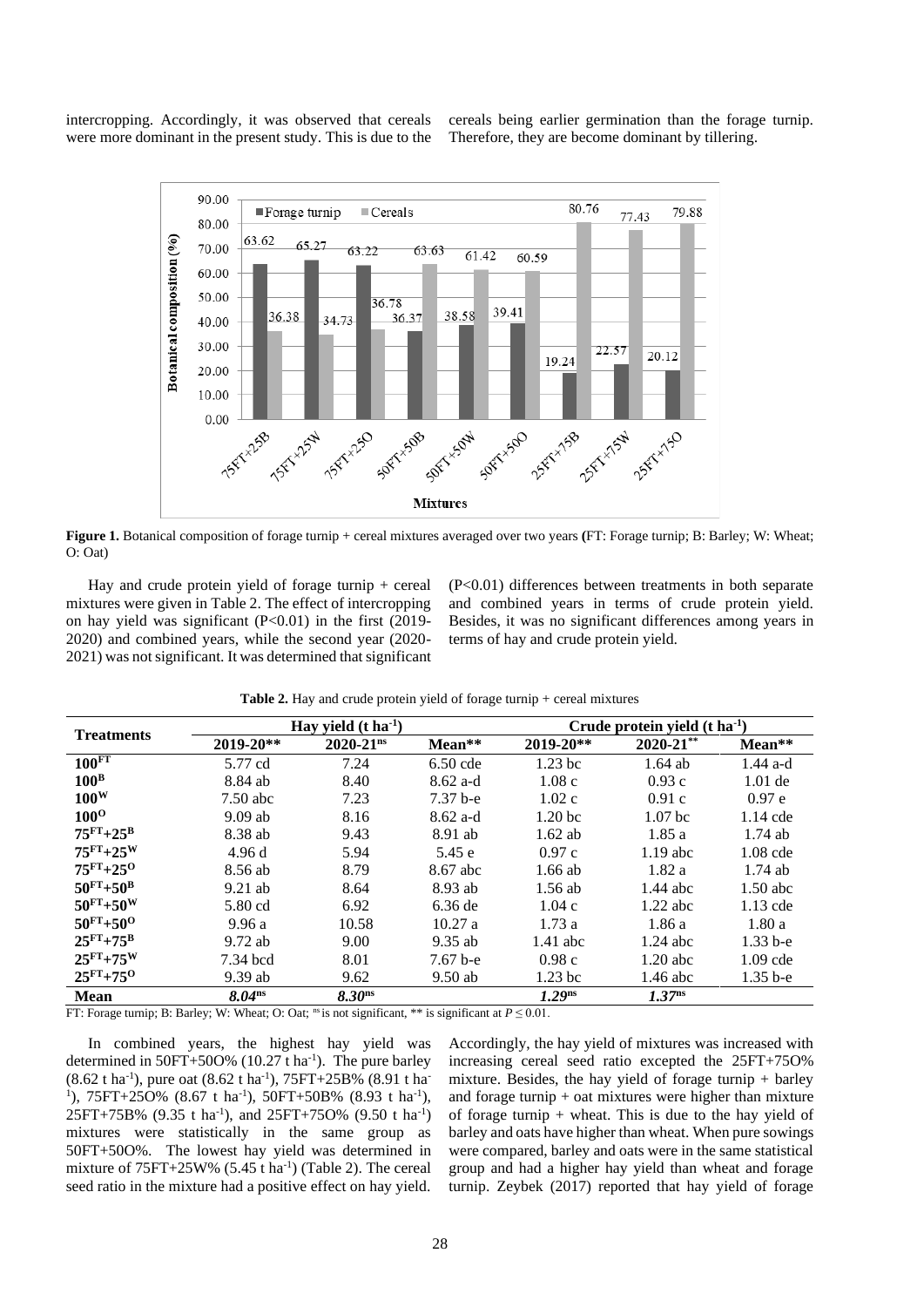turnip and companion crops (Hungarian vetch, forage pea, common vetch, and oat) mixtures ranged between 4.27 and  $9.25$  t ha<sup>-1</sup>. The hay yields obtained in the present study are similar to the findings by Zeybek (2017).

In combined vears, the highest crude protein vield (1.80) t ha<sup>-1</sup>) was obtained from the mixture containing  $50\%$ forage turnip and 50% oat, and the lowest protein yield was obtained from the pure wheat  $(0.97 \text{ t ha}^{-1})$  sowing (Table 2). Copur Dogrusoz et al. (2019) reported that the crude protein yield of turnip-legume mixtures ranged between  $0.41$ -1.09 t ha<sup>-1</sup>. In the current study, the crude protein yield of forage turnip and cereal mixtures was higher than the findings by Copur Dogrusoz et al. (2019). Environmental conditions, cultural applications, and the cultivars used in the trials could cause such differences. Besides, the high hav vield could be another reason for the difference.

The relative feed values (RFV) and condensed tannin contents of forage turnip  $+$  cereal mixtures were given in Table 3. The effect of intercropping on RFV and condensed tannin content was significant  $(P<0.01)$  in separate and combined years. Besides, the effect of years was a significant at 5% level on RFV and condensed tannin.

|                    |                    | <b>Relative Feed Value</b> |                      | Condensed tannin content $(\% )$ |                    |                   |  |
|--------------------|--------------------|----------------------------|----------------------|----------------------------------|--------------------|-------------------|--|
| <b>Treatments</b>  | $2019 - 20**$      | $2020 - 21$ **             | Mean**               | 2019-20**                        | $2020 - 21$ **     | Mean**            |  |
| 100 <sup>FT</sup>  | $107.1$ def        | 110.44c                    | 108.66 cd            | 2.29 <sub>b</sub>                | $2.04$ bcd         | $2.17$ bcd        |  |
| 100 <sup>B</sup>   | 91.4 gh            | 84.97 e                    | 88.06 e              | 2.85a                            | 2.83a              | 2.84a             |  |
| $100^{\rm W}$      | 82.7h              | 87.27 e                    | 84.96 e              | 2.87a                            | 2.74a              | 2.80a             |  |
| $100^{\rm o}$      | $100.8$ fg         | 93.29 de                   | 96.78 de             | 2.91a                            | 2.59a              | 2.75a             |  |
| $75^{FT}+25^{B}$   | 117.7 bcd          | 124.57 bc                  | 121.00 bc            | 2.26 <sub>b</sub>                | $2.10$ bcd         | $2.18$ bcd        |  |
| $75FT+25W$         | $111.7 c-f$        | 125.49 bc                  | 118.34 bc            | 2.26 <sub>b</sub>                | $1.99$ bcd         | $2.13$ bcd        |  |
| $75^{FT}+25^{O}$   | 130.0a             | 143.28 a                   | 136.29 a             | 2.10 <sub>bc</sub>               | $2.14$ bc          | $2.12$ bcd        |  |
| $50^{FT} + 50^{B}$ | 114.3 cde          | 113.89 bc                  | 114.03 bc            | 2.25 <sub>b</sub>                | $2.12$ bc          | $2.19$ bcd        |  |
| $50^{FT} + 50^{W}$ | 119.5 abc          | 116.51 bc                  | 117.94 bc            | 2.27 <sub>b</sub>                | 2.18 <sub>bc</sub> | $2.23$ bc         |  |
| $50^{FT} + 50^{O}$ | $128.3$ ab         | 123.03 bc                  | 125.42 ab            | 2.30 <sub>b</sub>                | 2.20 <sub>bc</sub> | 2.24 <sub>b</sub> |  |
| $25^{FT}+75^{B}$   | $104.8 \text{ ef}$ | $113.09$ bc                | 108.76 cd            | 1.79c                            | 2.21 <sub>b</sub>  | 2.00 <sub>d</sub> |  |
| $25FT+75W$         | 117.4 bcd          | 108.29 cd                  | 112.60 <sub>bc</sub> | 2.14 <sub>b</sub>                | $1.91$ cd          | 2.02c             |  |
| $25FT+750$         | $109.5 c-f$        | 129.52 ab                  | 119.04 bc            | 2.20 <sub>b</sub>                | 1.82d              | 2.01 <sub>d</sub> |  |
| <b>Mean</b>        | $110.40 B*$        | $113.36\,\mathrm{A*}$      |                      | $2.34\,A*$                       | $2.22 B*$          |                   |  |

Table 3. Relative feed values and condansed tannin content of forage turnip + cereal mixtures

FT: Forage turnip; B: Barley; W: Wheat; O: Oat; \* is significant at P< 0.05; \*\* is significant at P< 0.01.

In combined years, The highest RFV was calculated for 75FT+25O% (136.29), however, the 50FT+50O% (125.42) mixture was statistically in the same group as 75FT+25O% (Table 3). When pure sowings were compared, the highest RFV was calculated in pure forage turnip compared to the pure cereals. This is due to the forage turnip having a lower ratio of ADF and NDF. Generally, the RFV of the forage turnip  $+$  oat mixture was higher than other mixtures. Yilmaz et al. (2015) reported that RFV values decrease with increasing ratio of cereals in the mixtures. Similar results were obtained in the current study. The relative feed value (RFV) is the widely used index of feed quality worldwide and based on estimates of feed intake from NDF content and digestibility from ADF content. Acordingly, the RFV value for beginning quality standard is  $> 151$ , for the first quality standard is  $151-125$ , for the second quality standard is  $124-103$ , for the third quality standard is  $102-$ 87, for the fourth quality standard is 86–75 and for the fifth quality standard is  $<$  75 represented the forage quality (Rohweder et al., 1978). The RFV values determined in the study ranged between fourth and first quality class of fodder.

It is estimated that  $\frac{1}{4}$  of the methane gas released into the atmosphere is produced in the digestive system of ruminants (Lascano and Cardenas, 2010). Condensed tannins are inhibited some hydrogen-producing protozoans and methane-producing organisms that use hydrogen directly in the rumen, and reduce greenhouse gas emissions. (Martin et al., 2016). Besides, the condensed tannins show an anthelmintic effect, reduce animal internal parasites and increase productivity in the animals (Luscher et al., 2016). Barry (1987) indicated that plants with low tannin content have a beneficial effect as they reduce protein degradation in the rumen, while Kumar and Singh (1984) stated that high amounts of condensed tannin negatively affect protein digestion and microbial and enzyme activities. Onal Asci and Acar (2018) indicated that the feeds with low condensed tannin led to increase in protein content of milk Accordingly, the condensed tannin content of plants is required to be 2-3% or less. In the present study, the condensed tannin content ranged between 2.00-2.84% in the combined years and below the critical level (Table 3). In previous studies, the condensed tannin content of different forage crops ranged from 0.21% to 0.45% (Bal et al., 2006; Kokten et al., 2017; Yıldız et al.,  $2021$ ).

There were significant  $(P<0.01)$  differences between mixture rates ( $P<0.01$ ) and years ( $P<0.05$ ) in terms of total phenolic and flavonoid content (Table 4). In combined years, the highest total phenolic and flavonoid contents were determined in the mixture of 25 FT+75O% (8.36 mg GAE g-1 and 5.32 mg QE g-1, respectively) (Table 4). The studies of ruminant nutrition have shown that flavonoids and phenolic compounds are very important for rumen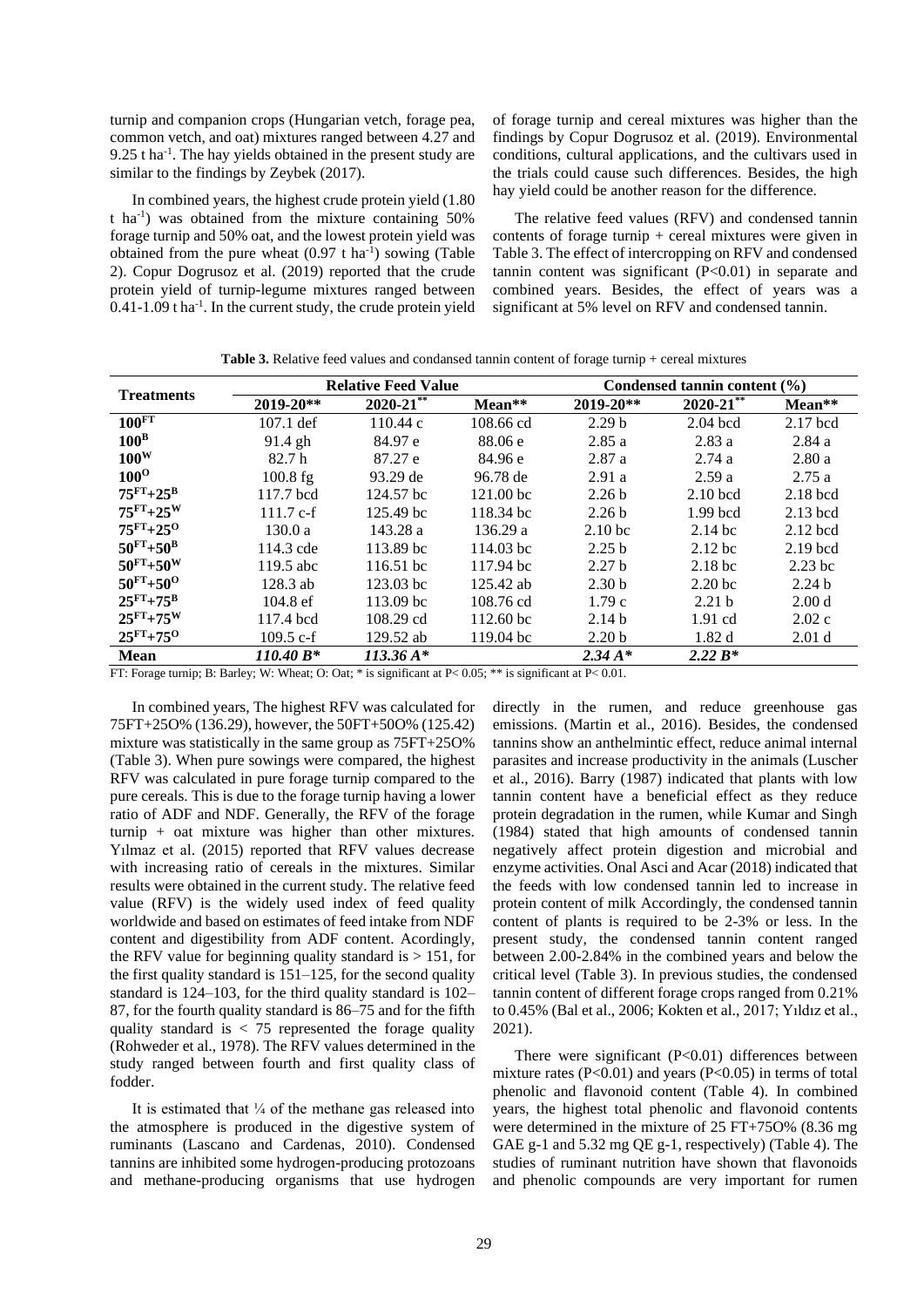health and animal productivity (Rochfort et al., 2008; Patra et al., 2016; Lee et al., 2017). These compounds have antioxidant and antimicrobial effects, and they have significant potential to improve animal yield and quality (O'Connell and Fox, 2001; Robbins, 2003; Santos Neto et al., 2009; Frozza et al., 2013). Besides, the positive effect of flavonoids and phenolic compounds on the productivity

and health of animals as well as rumen fermentation and control of nutritional stress such as bloat and acidosis have been demonstrated in several studies (Seradj et al., 2014; Paula et al., 2016). Kuppusamy et al. (2018) reported that the total the phenolic and flavonoids content of Lolium multiflorum was determined as 3.90 mg GAE  $g^{-1}$  and 6.83 mg QE  $g^{-1}$ , respectively.

|                    |                   | Total phenolic content (mg $GA$ g <sup>-1</sup> ) |                   |                   | Total flavonoid content (mg $QE g-1$ ) |                   |  |  |
|--------------------|-------------------|---------------------------------------------------|-------------------|-------------------|----------------------------------------|-------------------|--|--|
| <b>Treatments</b>  | $2019 - 20**$     | $2020 - 21**$                                     | Mean**            | 2019-20**         | $2020 - 21**$                          | Mean**            |  |  |
| 100 <sup>FT</sup>  | $6.20$ bcd        | 6.93 <sub>b</sub>                                 | 6.56 cde          | 3.31 de           | 3.65c                                  | $3.48$ fg         |  |  |
| 100 <sup>B</sup>   | 5.25e             | 3.23d                                             | 4.24h             | 2.47f             | 1.14e                                  | 1.80i             |  |  |
| $100^{\rm W}$      | 5.73 cde          | 6.24 <sub>b</sub>                                 | 5.99 f            | $3.08$ ef         | 2.44d                                  | 2.76h             |  |  |
| $100^{\rm O}$      | $5.11$ e          | 4.74c                                             | $4.93$ g          | 2.47f             | 2.21 <sub>d</sub>                      | 2.341             |  |  |
| $75^{FT}+25^{B}$   | $6.44$ bc         | 7.18 <sub>b</sub>                                 | $6.81$ cd         | 4.73 <sub>b</sub> | 5.00 <sub>b</sub>                      | 4.86 <sub>b</sub> |  |  |
| $75^{FT}+25^{W}$   | $6.22$ bcd        | 6.29 <sub>b</sub>                                 | $6.26$ def        | $3.05$ ef         | 4.46 <sub>b</sub>                      | $3.76 \text{ ef}$ |  |  |
| $75^{FT}+25^{O}$   | $6.33$ bc         | 9.01a                                             | 7.67 <sub>b</sub> | 4.63 b            | 5.95a                                  | 5.29a             |  |  |
| $50^{FT} + 50^{B}$ | $6.23$ bcd        | 6.02 <sub>b</sub>                                 | $6.12$ ef         | $3.30$ de         | 4.89 <sub>b</sub>                      | $4.10$ de         |  |  |
| $50^{FT} + 50^{W}$ | 5.65 cde          | 6.24 <sub>b</sub>                                 | 5.94 f            | $4.04$ bcd        | 4.86 <sub>b</sub>                      | 4.45 cd           |  |  |
| $50^{FT} + 50^{O}$ | 5.59 cde          | 7.10 <sub>b</sub>                                 | $6.35c-f$         | $2.78$ ef         | 4.80 <sub>b</sub>                      | 3.79 ef           |  |  |
| $25^{FT}+75^{B}$   | 5.37 de           | 4.30c                                             | $4.83$ g          | 3.55 cde          | 3.10c                                  | $3.33$ g          |  |  |
| $25^{FT}+75^{W}$   | 6.72 <sub>b</sub> | 7.06 <sub>b</sub>                                 | 6.88c             | $4.21$ bc         | 4.88 <sub>b</sub>                      | 4.55 bc           |  |  |
| $25^{FT}+75^{O}$   | 7.83a             | 8.90a                                             | 8.36 a            | 5.48 a            | 5.16 <sub>b</sub>                      | 5.32 a            |  |  |
| <b>Mean</b>        | 6.05 $B^*$        | $6.40A*$                                          |                   | 3.62 $B^*$        | $4.04 A*$                              |                   |  |  |

Table 4. Total phenolic and flavonoid contents of forage turnip + cereal mixtures

FT: Forage turnip; B: Barley; W: Wheat; O: Oat, \* is significant at  $P < 0.05$ ; \*\* is significant at  $P < 0.01$ .

Mineral matter content of hav including potassium  $(K)$ and phosphorus (P) were significantly  $(P<0.01)$  different among treatments and between years (Table 5). In combined vears. K and P contents were ranged between 1.747-3.056% and 0.355-0.514%, respectively. K and P contents of the mixtures were higher than pure treatments.

Mut et al. (2017) reported that K and P content of maize  $+$ legume mixtures were ranged between 1.79-2.33% and 0.25-0.32%, respectively. Kidambi et al. (1989) and Anonymous (1971) reported that the requirements for diary cattle are 0.8% for K, 0.20% for P. Within this respect, in this study, ratios of K and P were very high (Table 5).

|                    |               | Potassium $(\% )$        |                    |               | Phosphorus $(\% )$       |            |
|--------------------|---------------|--------------------------|--------------------|---------------|--------------------------|------------|
| <b>Treatments</b>  | $2019 - 20**$ | $2020 - 21**$            | Mean**             | $2019 - 20**$ | $2020 - 21**$            | Mean**     |
| 100 <sup>FT</sup>  | 2.230c        | 2.503 d                  | 2.366 cd           | 0.413c        | 0.473 h                  | 0.443c     |
| $100^{\rm B}$      | 2.129c        | 2.497 d                  | 2.313 d            | 0.389 d       | 0.354d                   | 0.371 e    |
| $100^{\rm W}$      | 1.840d        | 1.653 e                  | 1.747e             | 0.359e        | 0.352d                   | 0.355 f    |
| $100^{\rm o}$      | 2.633 b       | 2.429d                   | 2.531c             | 0.423 e       | 0.399c                   | 0.411 d    |
| $75^{FT}+25^{B}$   | 2.556 b       | 3.218 abc                | 2.887 ab           | 0.471 b       | 0.525a                   | 0.498 b    |
| $75^{FT}+25^{W}$   | $2.685$ ab    | 2.979 <sub>bc</sub>      | 2.832 b            | $0.480$ ab    | 0.534a                   | $0.507$ ab |
| $75^{FT}+25^{O}$   | 2.551 b       | 3.124 abc                | 2.837 <sub>b</sub> | $0.487$ ab    | 0.521a                   | $0.504$ ab |
| $50^{FT} + 50^{B}$ | 2.633 b       | 3.362 a                  | $2.997$ ab         | $0.493$ ab    | 0.533a                   | $0.513$ ab |
| $50^{FT} + 50^{W}$ | 2.870a        | $3.024$ abc              | $2.947$ ab         | $0.476$ ab    | 0.528a                   | $0.502$ ab |
| $50^{FT} + 50^{O}$ | $2.723$ ab    | 3.228 abc                | $2.976$ ab         | $0.487$ ab    | 0.536a                   | $0.512$ ab |
| $25FT+75B$         | 2.866 a       | $3.245$ ab               | 3.056a             | $0.475$ ab    | 0.533a                   | $0.504$ ab |
| $25^{FT}+75^{W}$   | 2.583 b       | $3.029$ abc              | 2.806 <sub>b</sub> | $0.484$ ab    | 0.545a                   | 0.514a     |
| $25^{FT}+75^{O}$   | 2.847a        | 2.890c                   | $2.868$ ab         | $0.482$ ab    | 0.536a                   | $0.509$ ab |
| <b>Mean</b>        | $2.550 B**$   | $2.860\,\mathrm{A}^{**}$ |                    | $0.455 B**$   | $0.490\,\mathrm{A}^{**}$ |            |

FT: Forage turnip; B: Barley; W: Wheat; O: Oat; \*\* is significant at  $P < 0.01$ .

The calcium  $(Ca)$  and magnesium  $(Mg)$  content of forage turnip + cereal mixtures were significant differences among treatments ( $p<0.01$ ) and between years ( $p<0.05$ ). The highest Ca (1.131%, 0.984%, and 1.057%) and Mg  $(0.326\%, 0.308\%, \text{ and } 0.317\%)$  contents were determined in pure forage turnip in both separate and combined years. Tajeda et al. (1985) indicated that forage should contain  $0.30\%$  Ca and between  $0.12 - 0.20\%$  Mg. In the current study, Ca and Mg values of all treatments were higher than suggested by Tajeda et al. (1985) (Table 6).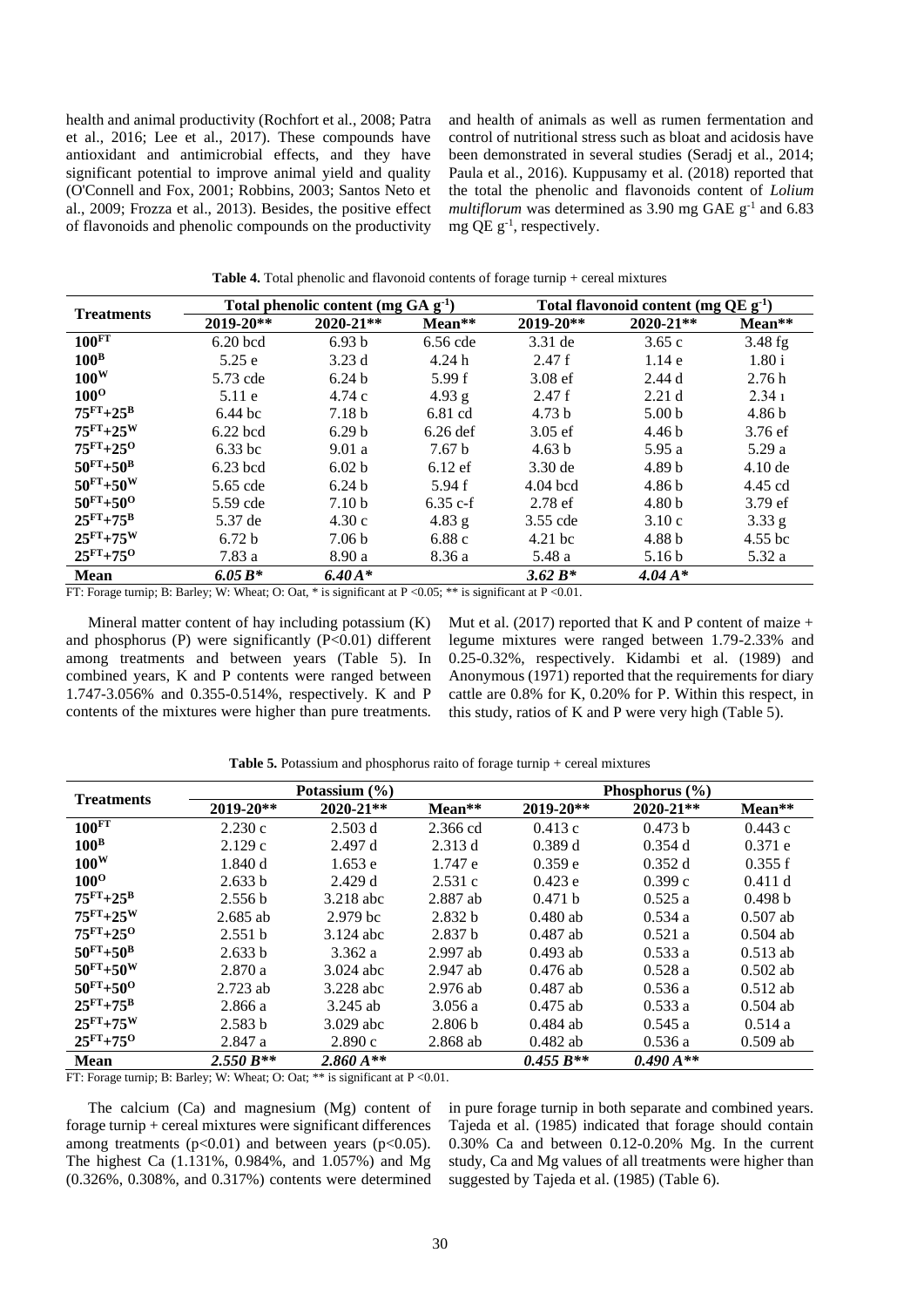Table 6. Calcium and magnesium raito of forage turnip + cereal mixtures

|                    |               | Calcium $(\% )$ |            |               | Magnesium $(\% )$ |             |  |  |
|--------------------|---------------|-----------------|------------|---------------|-------------------|-------------|--|--|
| <b>Treatments</b>  | $2019 - 20**$ | $2020 - 21$ **  | Mean**     | $2019 - 20**$ | $2020 - 21**$     | Mean**      |  |  |
| 100 <sup>FT</sup>  | 1.131a        | 0.984a          | 1.057a     | 0.326a        | 0.308a            | 0.317a      |  |  |
| 100 <sup>B</sup>   | $0.213$ g     | 0.1821          | $0.198$ g  | $0.154$ g     | 0.130 f           | 0.142 h     |  |  |
| $100^{\rm W}$      | $0.282$ g     | 0.262 h1        | $0.272$ fg | $0.157$ g     | 0.176e            | 0.167h      |  |  |
| $100^{\rm o}$      | $0.344$ fg    | $0.292$ ghi     | 0.318f     | $0.221$ def   | 0.179 e           | $0.200$ g   |  |  |
| $75^{FT}+25^{B}$   | $0.667$ bcd   | $0.601$ cd      | $0.634$ bc | $0.251$ bcd   | $0.242$ cd        | $0.247$ cde |  |  |
| $75^{FT}+25^{W}$   | 0.772 b       | 0.661c          | 0.717 b    | 0.266 b       | $0.260$ bcd       | $0.263$ bc  |  |  |
| $75^{FT}+25^{O}$   | $0.697$ bc    | 0.808 b         | 0.753 b    | 0.267 b       | $0.290$ ab        | 0.279 b     |  |  |
| $50^{FT}+50^{B}$   | $0.480$ ef    | $0.482$ def     | $0.481$ de | $0.222$ def   | 0.231 d           | $0.226$ efg |  |  |
| $50^{FT} + 50^{W}$ | $0.721$ bc    | $0.636$ cd      | $0.678$ bc | $0.248 b - e$ | $0.254$ bcd       | $0.251 b-e$ |  |  |
| $50^{FT} + 50^{O}$ | $0.575$ cde   | $0.595$ cd      | $0.585$ cd | $0.254$ bc    | $0.262$ bcd       | $0.258$ bcd |  |  |
| $25^{FT}+75^{B}$   | $0.489$ ef    | $0.406$ fgh     | 0.447 e    | 0.208f        | $0.223$ d         | $0.215$ fg  |  |  |
| $25FT + 75W$       | $0.542$ de    | $0.436$ efg     | $0.489$ de | $0.217$ ef    | $0.245$ cd        | $0.231$ def |  |  |
| $25^{FT}+75^{O}$   | $0.467$ ef    | $0.561$ cde     | $0.514$ de | $0.226$ c-f   | $0.282$ abc       | $0.254b-e$  |  |  |
| <b>Mean</b>        | $0.568 A*$    | $0.531 B*$      |            | $0.232 B*$    | $0.237 A*$        |             |  |  |

FT: Forage turnip; B: Barley; W: Wheat; O: Oat; \* is significant at  $P < 0.05$ ; \*\* is significant at  $P < 0.01$ .

#### **CONCLUSION**

The current study showed that intercropping forage turnip with barley and oat improved the forage yield and quality compared to their monocrops. Besides, it was determined that the seed rate selection was important in intercropping in this study. Accordingly, mixtures of forage turnip with barley and oat at seed rate of  $25+75%$  and 50+50% exhibited superior performance compared to other treatments in Bilecik ecological condition.

## **ACKNOWLEDGMENTS**

This Project was supported by BSEU BAP with Project number 2021-01.BSEU.01-05. A part of data given on the article is taken from Kadir YAVUZ's master thesis. This text has been proofread and edited by the Department of Foreign Languages, Bilecik Seyh Edebali University.

#### **LITERATURE CITED**

- Akman, Z and B. Kara, 2001. The role of intercropping in ecological agriculture. In: Turkey 2nd Ecological Agriculture Symposium, pp: 375-383, Antalya, Turkey.
- Anonymous. 1971. Nutrient Requirements of Beef Cattle. N.A.S. Washinton D.C., 55p.
- Arvouet-Grand, A., B. Vennat, A. Pourrat and P. Legret 1994. Standardisation d'un extrait de propolis et identification des principaux constituants. J Pharm Belg. 49: 462-468.
- Acar, Z., M. Tan, I. Ayan, O. Onal Ascı, H. Mut, U. Basaran, E. Gulumser, M. Can and G. Kaymak. 2020. The situation of forage crops agriculture and its development opportunities in Turkey. In: Agricultural Engineers of Turkey IX. Technical Congress, pp: 529-553, Ankara, Turkey.
- Bal, M.A., D. Ozturk, R. Aydin, A. Erol, C.O. Ozkan, M. Ata, E. Karakas and P. Karabay. 2006. Nutritive Value of Sainfoin (Onobrychis viciaefolia) Harvested at Different Maturity Stages. Pak J Biol Sci. 9:205-209.
- Barry, T.N. 1987. Secondary compounds of forages. In: Nutrition of Herbivores, ed. Hacker J.B and Ternouth J.H., 91-120, Academic Press, Sydney.
- Bate-Smith, E.C. 1975. Phytochemistry of proanthocyanidins. Phytochemistry. 14:1107-1113.
- Bauman, D.T., L. Bastians, J. Goudrian, H.H. Vanleur and M.J. Kroft. 2002. Analysing crop yield and plant quality in a

intercropping system useing an eco-physiological model for interplant completition. Agric Syst. 73:173-203.

- Copur Dogrusoz, M., H. Mut, U. Basaran and E. Gulumser. 2019. Performance of Legumes-Turnip Mixtures with Different Seed Rates. TURJAF. 7(1): 81-86.
- Frozza, C.O.S., C.S.C. Garcia, G. Gambato, M.D. de Souza, M. Salvador, S. Moura, F.F. Padilha, F.K. Seixas, T. Collares, S. Borsuk, O.A. Dellagostin, J.A. Henriques and M. Roesch-Ely. 2013. Chemical characterization, antioxidant and cytotoxic activities of Brazilian red propolis. Food Chem Toxicol. 52:137-142.
- Geren, H. 2002. Forage Turnip Cultivation, Ege University, Agricultural Application and Research Center, Farmer's Brochure: 21, Bornova, İzmir.
- Hook, J.E. and G.J. Gascho. 1988. Multiple cropping for efficient use water and nitrogen. In: Cropping strategies for efficient use of water and nitrogen, ed. Hargrove W.L., 7-20. American Social of Agron press, Madison, USA.
- Kidambi, S.P., A.G. Matches and T.C. Gricgs. 1989. Variability for Ca, Mg, K, Cu, Zn and K/(Ca+Mg) ratio among 3 wheat grasses and sainfoin on the southern high plains. J Range Manage. 42:316-322.
- Kokten, K., M. Kaplan, V. Turan, H. Kale, E. Cacan, Y.M. Kardes, H. Tutara and E. Tal. 2017. Animal nutrition traits of different acorn species (Quercus sp.). In: 12th Field Crops Congress, pp: 236-240, Kahramanmaras, Turkey.
- Kumar, R. and M. Singh. 1984. Tannins: Their adverse role in ruminant nutrition. J Agric Food Chem. 32:447-453.
- Kuppusamy, P., K.D. Lee, C.E. Song, S. Ilavenil, A. Srigopalram, M.V. Arasu and K.C. Choi. 2018. Quantification of major phenolic and flavonoid markers in forage crop Lolium multiflorum using HPLC-DAD. Rev Bras Farmacogn. 28:282-288.
- Lascano, C.E. and E. Cárdenas. 2010. Alternatives for methane emission mitigation in livestock systems. Rev Bras Zootec. 39:175-182.
- Lee, S.H.Y., D.J. Humphries, D.A. Cockman, D.I. Givens and J.P.E. Spencer. 2017. Accumulation of citrus flavanones in bovine milk following citrus pulp incorporation into the diet of dairy cows. EC Nutrition. 7(4):143-154.
- Luscher, A., M. Suter and J.A. Finn. 2016. Legumes and grasses in mixtures complement each other ideally for sustainable forage production. J of the Int. Leg. Soc. 12:8-10.
- Martin, C., G. Copani and V. Niderkorn. 2016. Impacts of forage legumes on intake, digestion and methane emissions in ruminants. J of the Int Leg Soc. 12:24-25.